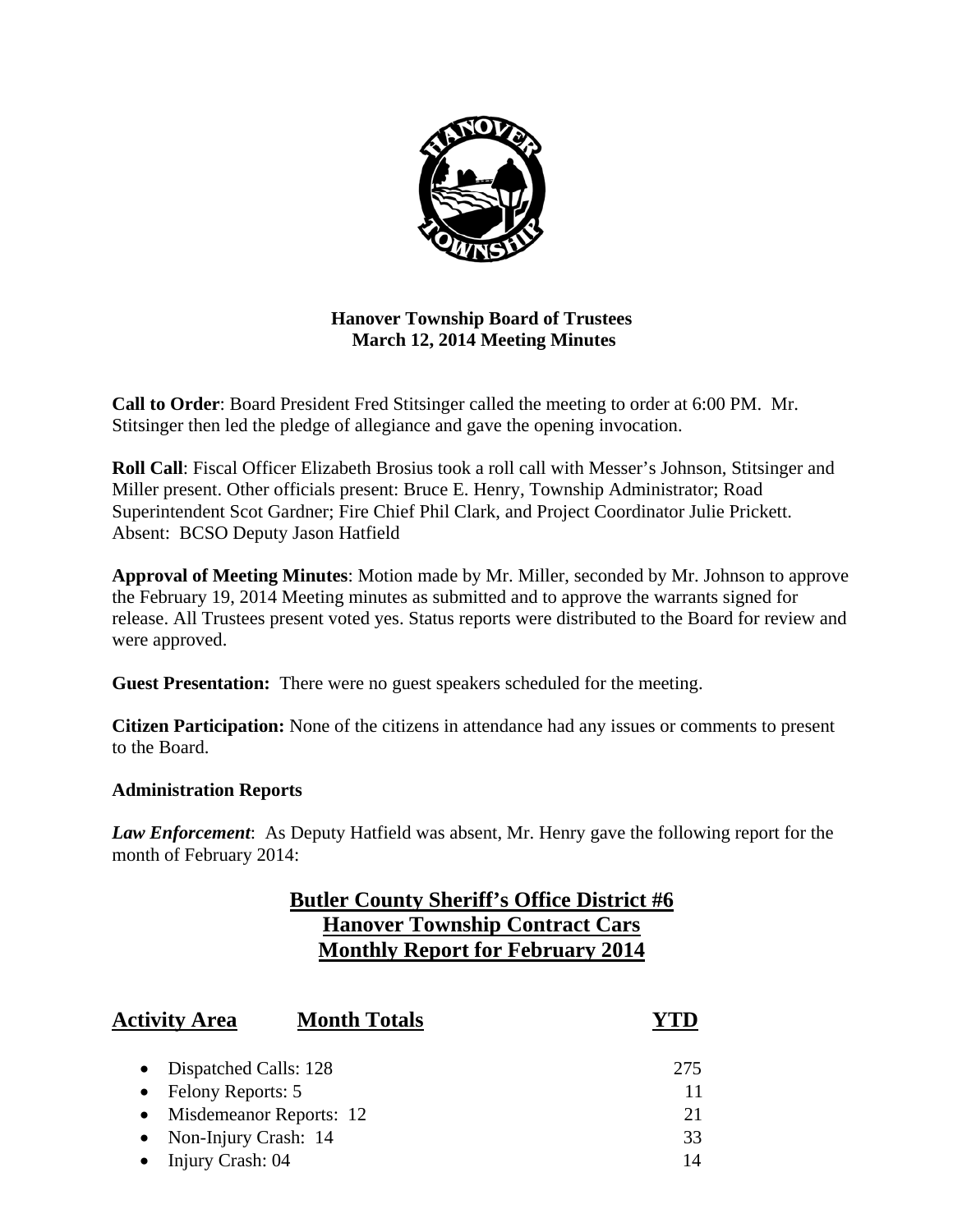| 79                                                 |        |  |
|----------------------------------------------------|--------|--|
| Assists/Back Up: 70                                | 70     |  |
| Felony Arrests: 2                                  | 05     |  |
| Misdemeanor Arrests: 6                             | 15     |  |
| <b>OMVI</b> Arrests: 1                             | 05     |  |
|                                                    |        |  |
| Traffic Stops: 37                                  | 63     |  |
| <b>Moving Citations:15</b>                         | 29     |  |
| <b>Warning Citations: 22</b>                       | 34     |  |
| FI Cards: 0                                        | 00     |  |
| Civil Papers Served: 0                             | 00     |  |
| <b>Business Alarms: 3</b>                          | 07     |  |
| <b>Residential Alarms: 8</b>                       | 17     |  |
| Special Details: 1                                 | 01     |  |
| COPS Times: $5,700$ ( <i>Min.</i> )                | 12,175 |  |
| <b>Vacation Checks: 16</b>                         | 46     |  |
|                                                    |        |  |
| Reporting: Deputy Hatfield and Deputy Lentz/by BEH |        |  |

*Fire/EMS*: Chief Clark gave the following report for the month of February 2014:

## **Hanover Township Fire Department Monthly Report for February 2014- Phil Clark Fire Chief (Presented in March 2014)**

Run and detail activity for the Fire and EMS operations are reflected in the following numbers:

| $\bullet$ | <b>Emergency Medical Operations/Squad Runs:</b> | 44     |
|-----------|-------------------------------------------------|--------|
| $\bullet$ | <b>Motor Vehicle Accidents:</b>                 | 02     |
|           | Fire Runs:                                      | 08     |
| $\bullet$ | Fire Inspections:                               | 00     |
| $\bullet$ | Air & Light Truck Call Out:                     | 02     |
|           | <b>Knox Box Details</b>                         | 00     |
|           | )ther                                           | ( )( ) |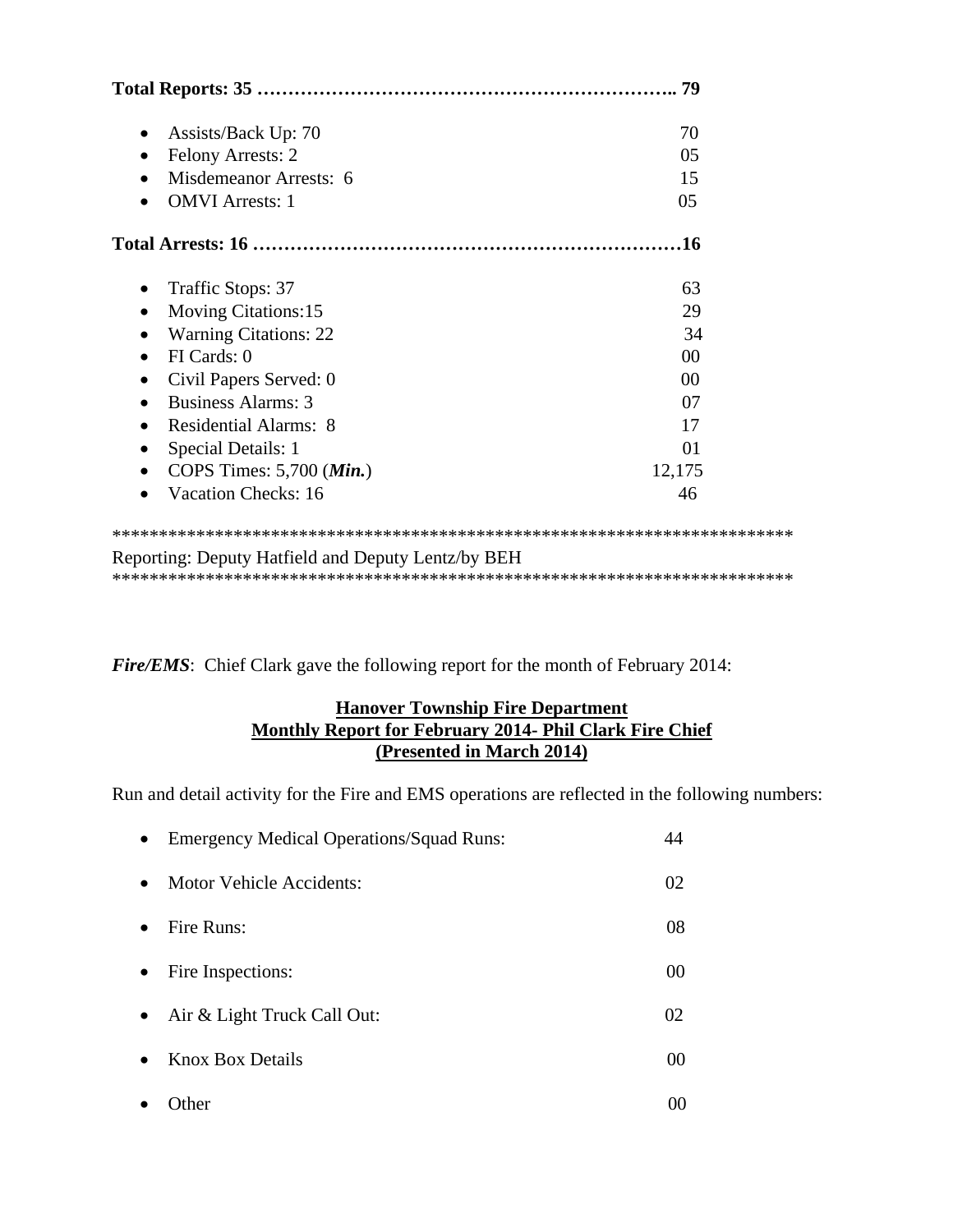Total for the month**: 56 Runs/Operations** 

#### **Total Year to Date: 154 Runs/Operations**

# **(54 Fire/EMS Runs)**

(February 2013: 58 Runs/Operations)

| Total for 2013  | 750 | Eight Year Average: 685 |
|-----------------|-----|-------------------------|
| Total for 2012  | 693 |                         |
| Total for 2011  | 719 |                         |
| Total for 2010  | 748 |                         |
| Total for 2009  | 676 |                         |
| Total for 2008: | 669 |                         |
| Total for 2007: | 717 |                         |
| Total for 2006: | 505 |                         |
|                 |     |                         |

*Road/Cemetery*: Mr. Gardner presented the following report for the month of February 2014:

#### **SUPERINTENDENT'S REPORTS (March 12, 2014)**

Millville Cemetery Operations Report February 1 through February 28, 2014

| 0 Graves sold to Township residents (@ \$610)---------\$                                                  | 0.00      |
|-----------------------------------------------------------------------------------------------------------|-----------|
|                                                                                                           | 0.00      |
|                                                                                                           | 0.00      |
|                                                                                                           | 4,200.00* |
|                                                                                                           | 0.00      |
|                                                                                                           | 0.00      |
| <b>Foundation and Marker installation fees----------------\$</b>                                          | 499.20    |
|                                                                                                           | 4,699.20  |
| $*2\otimes$ requier for of \$000 – \$1800, 1 $\otimes$ requier for plus 2 hours $\overline{OT}$ – \$1100. |           |

 **\*2 @ regular fee of \$900 = \$1800; 1 @ regular fee plus 2 hours OT = \$1100; 1 @ regular fee plus 4 hours OT = \$1300** 

#### **Road, Streets and Park (Scot Gardner)**

- 1. Repaired fences behind Community Center damaged by wind.
- 2. Picked up a deer carcass on Hogue Road and one on Ross Hanover Road.
- 3. Cleaned carpet at the Community Center.
- 4. Filled potholes on Nichols Road and Stahlheber Road.
- 5. Cleared snow out of the front of catch basins to prevent drainage issues.
- 6. Performed ice and snow control on February 4, 5, 9, 14, 15, 16, 18, and 25.
- 7. Cleaned our trucks and snow equipment two times.
- 8. Cleaned debris out of catch basin on Darrtown Road.
- 9. Hauled snow out of the Community Center parking lot.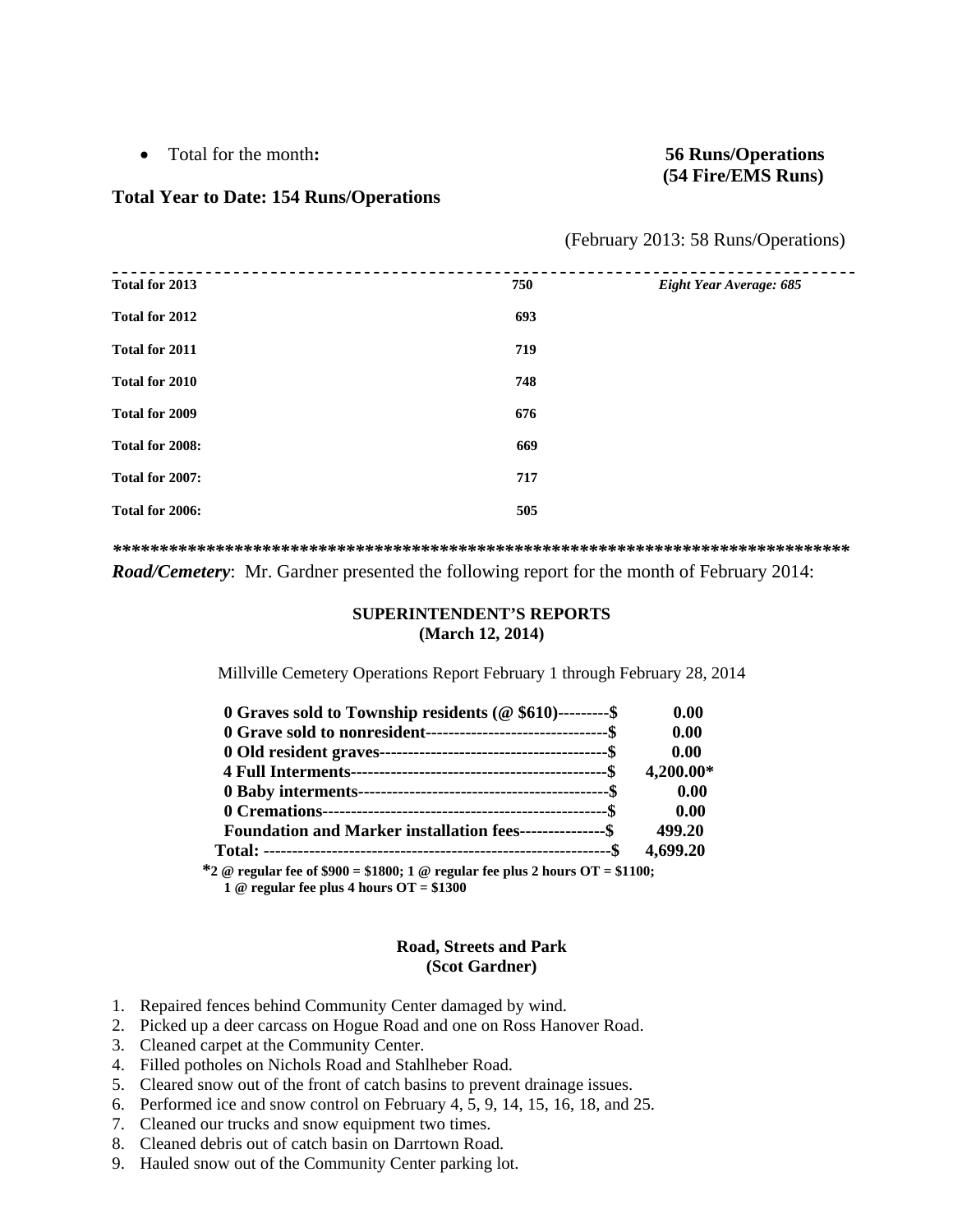- 10. Moved snow in subdivision cul-de-sacs.
- 11. Worked on truck and equipment maintenance.
- 12. Performed monthly truck and storm water inspections.

#### *Administrator's Report*

Mr. Henry presented the following report to the Board:

#### **Administrator February 2014 Summary Report (Presented March 2014)**

- **Newsletter:** Along with Julie Prickett worked on the final layout and draft printing of the newsletter. Added an additional page, developed new mailing list process and submitted to Quality Publishing for final printing. Delivery to resident scheduled February 20-28, 2014.
- **Fire/EMS Run Data:** Prepared report and made a presentation to Fire Department members on February 25, 2014. Continued analysis for January and February 2014 runs.
- **Paring Complaints/Citizen Relations**: Spoke with residents about ice/snow routes and removal as well as parking restrictions. Fielded parking concerns from Alamo Heights and Sheerin Drive. Prepared responses and forwarded information to the Board of Trustees. Also met with BCSO Command Staff about parking resolution enforcement.
- **Property Acquisition**: Continued work on the purchase of 19.184 acres on Old Oxford. Met with Eaton representatives and Roger Gates. Distributed final contract offer from them to the Board. Set up meetings with legal counsel to review. Met with a banking institution for financing.
- **Board and Financial Reports**: Obtained data from the Fiscal Officer and prepared Township funds analysis for the monthly Board meeting. Prepared Trustee packets. Prepared numerous contracts and permits for facility rentals.
- **Workers Comp:** Prepared reports and information for BWC required reports. Helped research and prepare Safety Grant Documents for the Fire Department fro money to purchase an automated EMS cot.
- **Website**: Worked on Township website improvements.
- **OTA Conference:** Attended classes at the OTA Conference in Columbus February 19-21, 2014. Obtained training documents for Road and Cemetery operations.
- **Community Concert:** Finalizing details for a Community Concert to be held in the Gazebo area on June 13, 2014. Met with Hanover Winery owners and firmed up a contract for the concert.
- **Adverse Weather Siren**: Worked on communication and coordination issues with the County and BREC to insure operational reliability. Helped conduct siren test.
- Butler County Sheriff's Contract: Began review of contract provisions for renegotiating contract that expires in June 2014.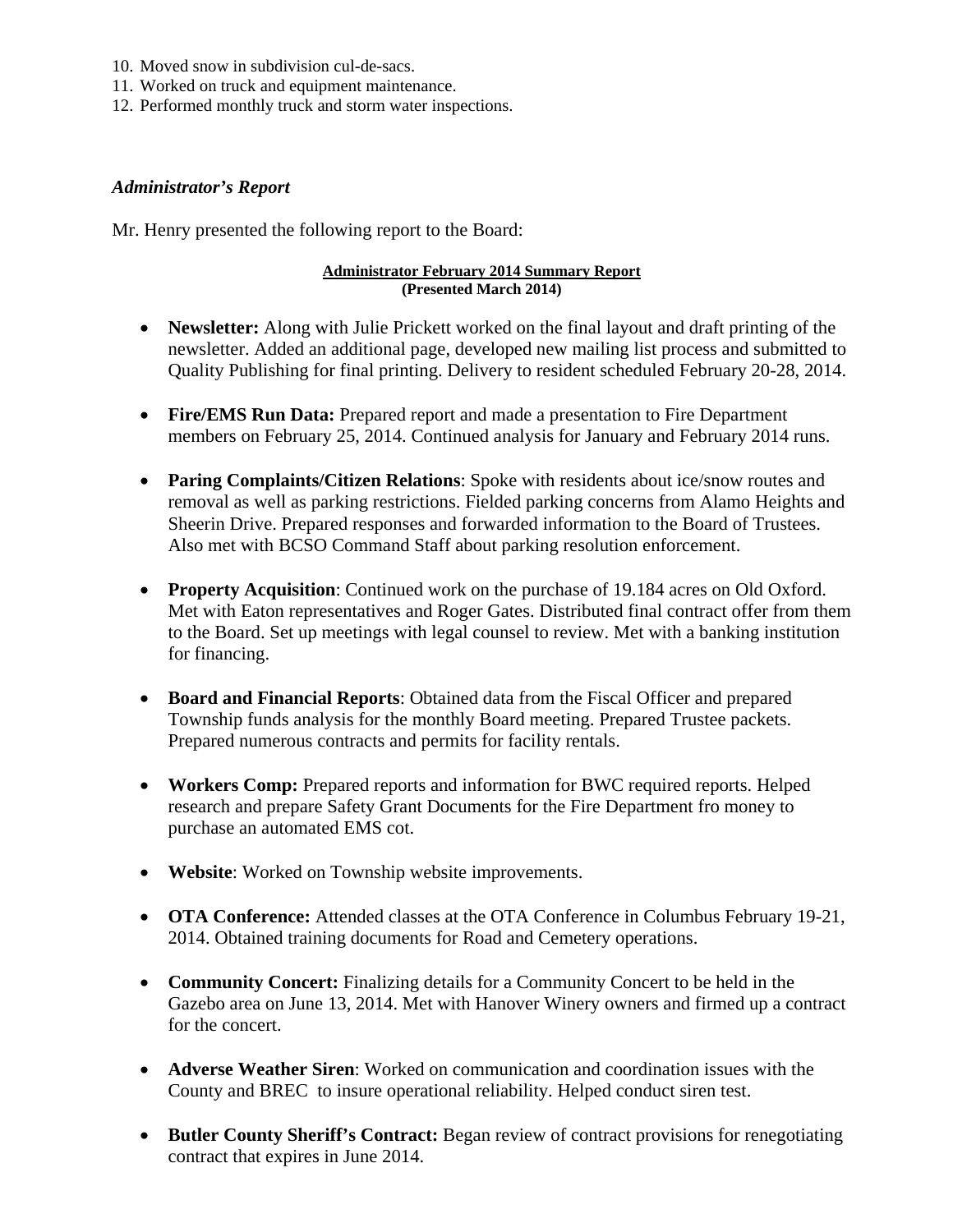- **Items Still Pending/Delayed**: Fuel Card follow up is still pending; Personnel Policy Review with changes still pending.
- Pay Plan: Potential changes put on hold until further review of Fire/EMS operations is complete. Draft pay plans and options were prepared and are being reviewed by legal counsel.

#### **Personnel Actions and Other Items of Note**

No actions or new items for February 2014.

#### **Other General Actions**:

Reviewing Township Rules of Conduct and Fire Department SOPs that are related for possible changes and follow up.

#### **Of Note- Budget Information for February 2014**

**Cash Balance as of February, 2014:** \$1,331,175.05

**Total Expenditures all funds for February 2014:** \$ 103,067.41

**Total General Fund cash on Hand February, 2014:** \$682,256.97 (51.25%) of Total funds)

**Total Fire/EMS Fund cash on hand February, 2014**: \$251,202.32 (18.87%) of Total

*(Monthly Revenue and Expenditure Reports are attached.)* 

#### **Old Business**

**Special Event June 13th Update**: Mr. Henry reported that plans are moving forward to hold a community concert on June 13, 2014 featuring the Remains band. Hanover Winery will participate along with Vinkolet Winery and Valley Vineyards. Other wineries have been contacted for interest. Planning is underway to decide what food and other items should be offered. Overall time of the event is undecided but Hanover Winery officials have suggested starting the event at 5:30- 6:00PM as the Remains will perform at 7:00PM and finish at 10:00PM. The Park Committee will be meeting to continue to plan the event. The Township will need to apply for an F-4 Permit from the State of Ohio.

**Set Special Meeting Work Session**: Mr. Henry reported that two issues need further examination by the Board in a work session. **The first item** is the Fire Department Pay Plan which requires the Board to review additional suggestions, to add clarification/rules and to agree on a final draft for adoption. Mr. Henry noted that the original objective was to approve a plan to be effective April 2014. Since the proposed plan calls for two different types of pay periods, the Board can adopt the plan either in April at its regular meeting making the plan effective April  $1<sup>st</sup>$  or at a Special Meeting making it effective April 1<sup>st</sup>. The second item is associated with street parking concerns that have been recently raised. The objective is to ascertain what action if any is necessary and decide the next steps. On a **motion** by Larry Miller, which was seconded by Doug Johnson, the Board scheduled a Special Meeting for Wednesday, March 26 at 4:30PM and instructed the Fiscal Officer to make proper meeting notification to the press.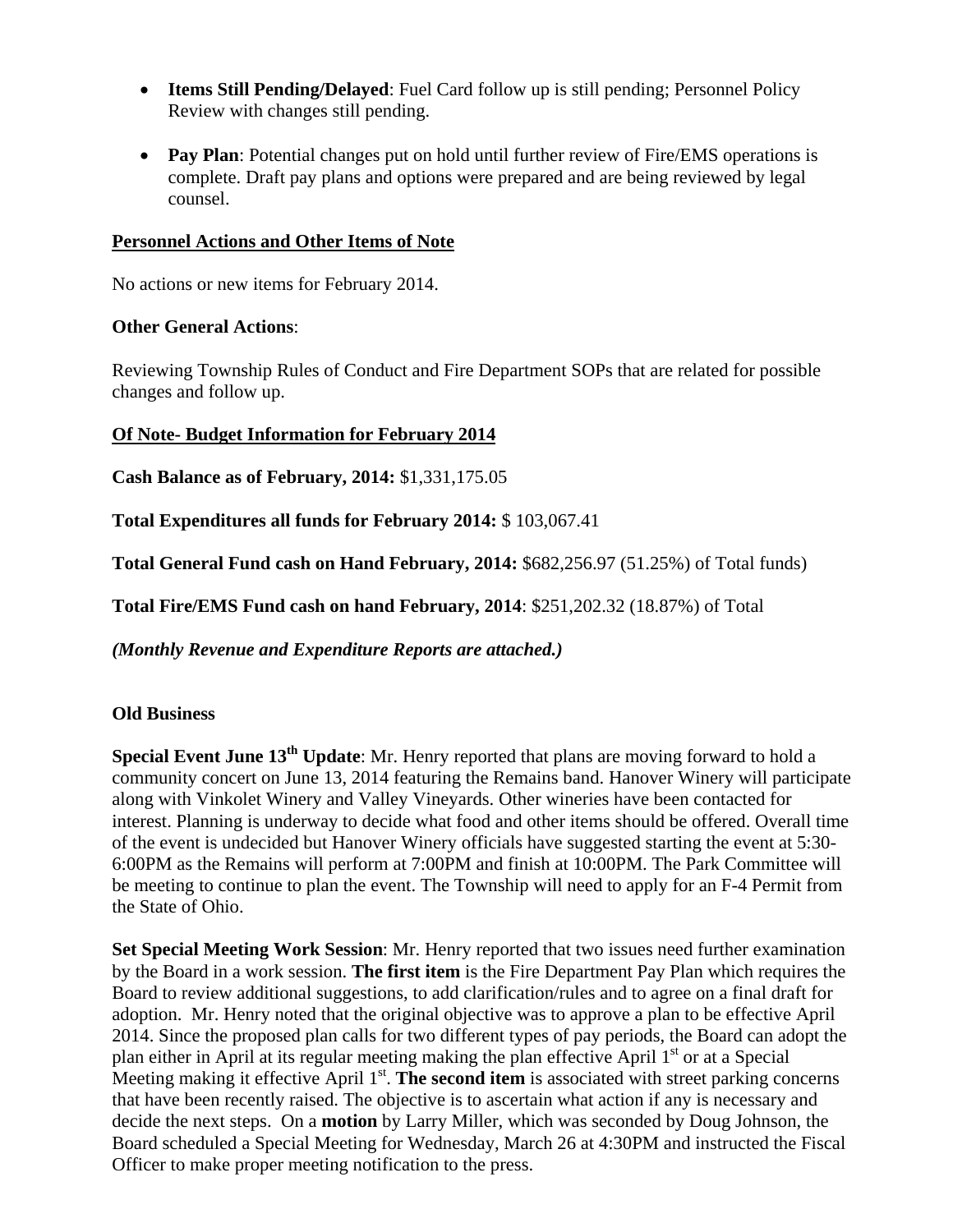**BREC Community Connections Grants Filings:** Mr. Henry reported that, as per the Board's authorization, he had completed and filed two grant requests for the Butler Rural Electric Community Connections Grant program. The first grant request was for water pumps for use by the Fire Department and the second grant request was for additional replacement weather proof light weight tables for the Community Center and Outdoor Special Events.

#### *Other Old Business*

Mr. Stitsinger and Mr. Henry completed work on a safety grant application to the Bureau of Workers Compensation for the purchase of a Model 6506 Power Pro Ambulance Cot (hydraulic) for \$37,754.30 of which BWC would fund \$28,315.72 with the Township share being \$9,438.58. The application was filed last week.

Also under Other Old Business, Chief Clark reported that Barb Stitsinger had met with State Public Safety representatives on March 7 as part of the process to re-certify the firehouse facility as an approved site for continuing education classes.

#### **New Business**

*Motion to Journalize/Approve Cemetery Lot Transfer:* The Cemetery Sexton and Township Administrator have been working with a family to authorize the proper transfer of rights associated with Section E, Lot 184, graves  $5 \& 6$ . A complication arose as one of the parties involved lives in California. The Township has received the proper documentation/authorization to proceed and the Administrator requested a motion to approve the lot transfer. After some discussion, Mr. Stitsinger made **a motion**, seconded by Mr. Miller, to approve ownership transfer of interment and inurnment rights for graves 5 and 6, Lot 184 Section E of Millville Cemetery from Georgia J. Carlton of 858 W. Foster Road, Maineville, Ohio 45039 to Alec C. Carlton of 1113 Las Cruses Court, Ridgecrest, California 93555. A roll call vote was taken with all three Trustees voting yes.

*Resolution No. 27-14 "Then and Now" Approval:* Mr. Henry explained the routine "housekeeping" nature of this resolution. This resolution covers payments to Nancy Nix, Treasurer Butler County, Harvest Land Co-op and Stephenson Oil Company. After some discussion, Mr. Johnson made a **motion** to adopt Resolution No. 27-14 which was seconded by Mr. Miller. Upon roll call, all three Trustees voted yes.

## **Resolution No. 27-14**

## **Approving Purchase Orders and Subsequent Expenditures Provided Under the "Then and Now" Process as Recommended by the Fiscal Officer**

*Whereas*, the Fiscal Officer reported on recent "Then and Now" purchase of products and services from Nancy Nix, Treasurer Butler County, Harvest Land Coop and Stephenson Oil Company: and

*Whereas*, the Fiscal Officer recommends that payment associated therewith be authorized through a "Then and Now" Purchase Order (amounts over \$3,000.00) officially approved by the Board and payment made accordingly; and

*Whereas*, the Board of Trustees concurs with the recommendation of the Fiscal Officer,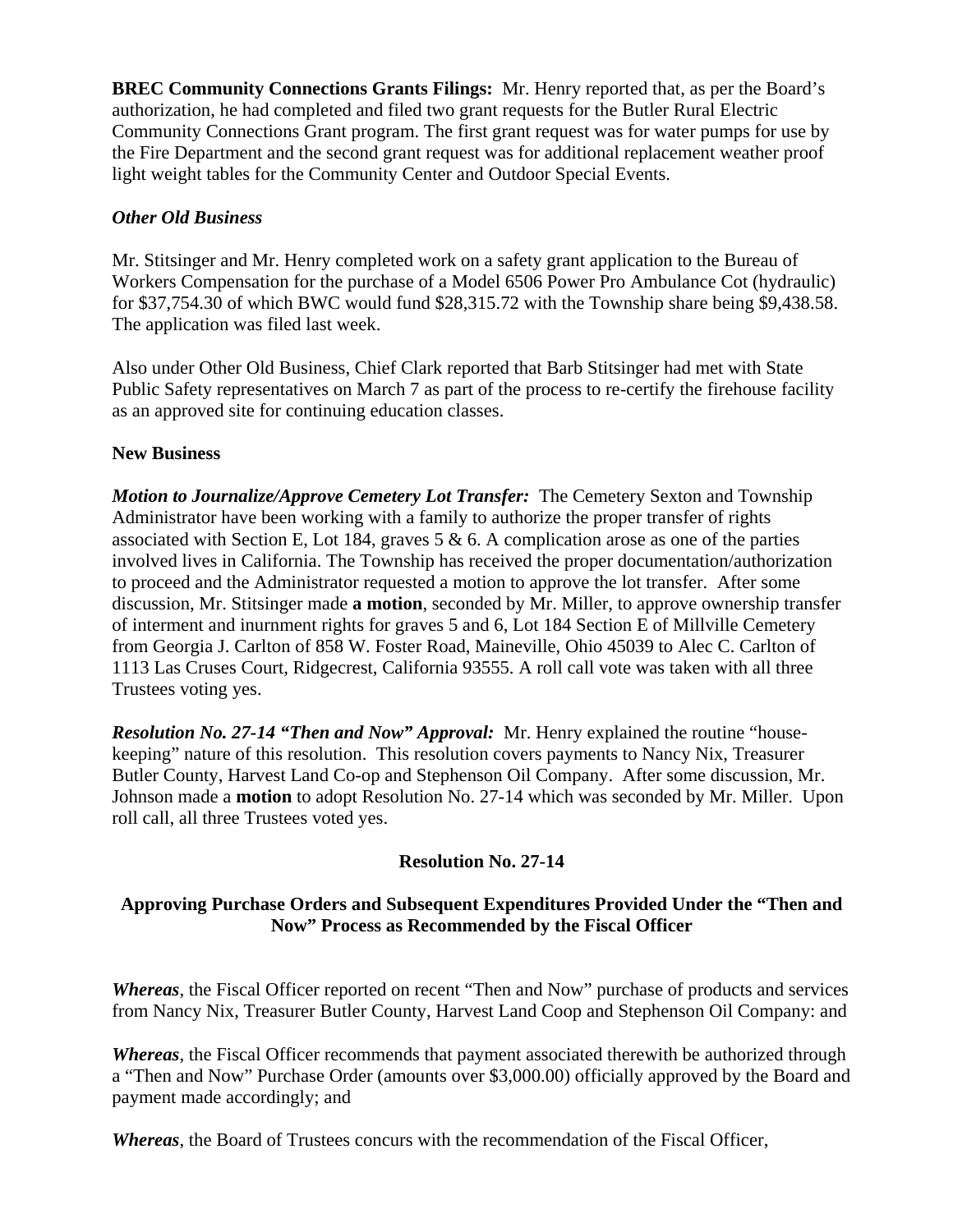#### *Be it resolved by the Board of Trustees of Hanover Township Butler County, Ohio*

**Section I.** That to promote sound and efficient fiscal operations for the Township, the following items are hereby approved: \$18,815.68 Nancy Nix, Treasurer Butler County Fund 1000; \$3,121.98 Harvest Land Coop spread among Funds 1000, 2031, 2281; and \$4,774.10 Stephenson Oil Company Fund 2021.

**Section II**. That the Fiscal Officer is authorized to take all necessary steps to process said expenditures and provide payment accordingly.

The foregoing resolution was adopted in an open public meeting and is a reflection of the official action taken by the Board of Trustees of Hanover Township Butler County, Ohio on the  $12<sup>th</sup>$  day of March.

| <b>Board of Trustees</b>           | Vote | <b>Attest and Authentication:</b>            |
|------------------------------------|------|----------------------------------------------|
| Fred J. Stitsinger                 |      |                                              |
| Douglas L. Johnson<br>Larry Miller |      | Elizabeth A. Brosius<br>Fiscal Officer/Clerk |
|                                    |      |                                              |

*Resolution No. 28-14 Approve Cemetery Regulations Update/Amendments:* Mr. Henry explained that this resolution would authorize updates to the Township's cemetery regulations which were needed to cover issues that had not been previously contemplated by the existing regulations, to close some loopholes regarding cremation expenses, and to incorporate some model cemetery provisions recommended at a recent Ohio Township Association training. After some discussion, Mr. Johnson made a **motion** to adopt Resolution No. 28-14 which was seconded by Mr. Miller. Upon roll call, all three Trustees voted yes.

#### **Resolution No. 28-14**

#### **Approving Amendments to the Cemetery Regulations, Policies, and Fees for the Millville Cemetery and Reenacting the Cemetery Regulations in their Entirety as Set Forth in the Attachment Labeled "Resolution No. 28-14 Cemetery Rule Amendments"**

*Whereas*, the Cemetery Sexton and Township Administrator have been reviewing fee structures and questions that have arisen about cemetery issues as well as recommendations from the Ohio Cemetery Association; and

*Whereas,* the Township Administrator and Cemetery Sexton have completed a revised set of rules and regulations, recommending same to the Board of Trustees for approval; and

*Whereas*, the Board of Trustees wishes to promote efficient cemetery operations consistent with applicable provisional standards and requirements,

#### *Now Therefore Be It Resolved by the Board of Township Trustees of Hanover Township Butler County, Ohio*

*Section I*. That the Board of Trustees of Hanover Township approve Resolution No.28-14 approving amendments to the regulations, policies, and fee structure and Reenact the Cemetery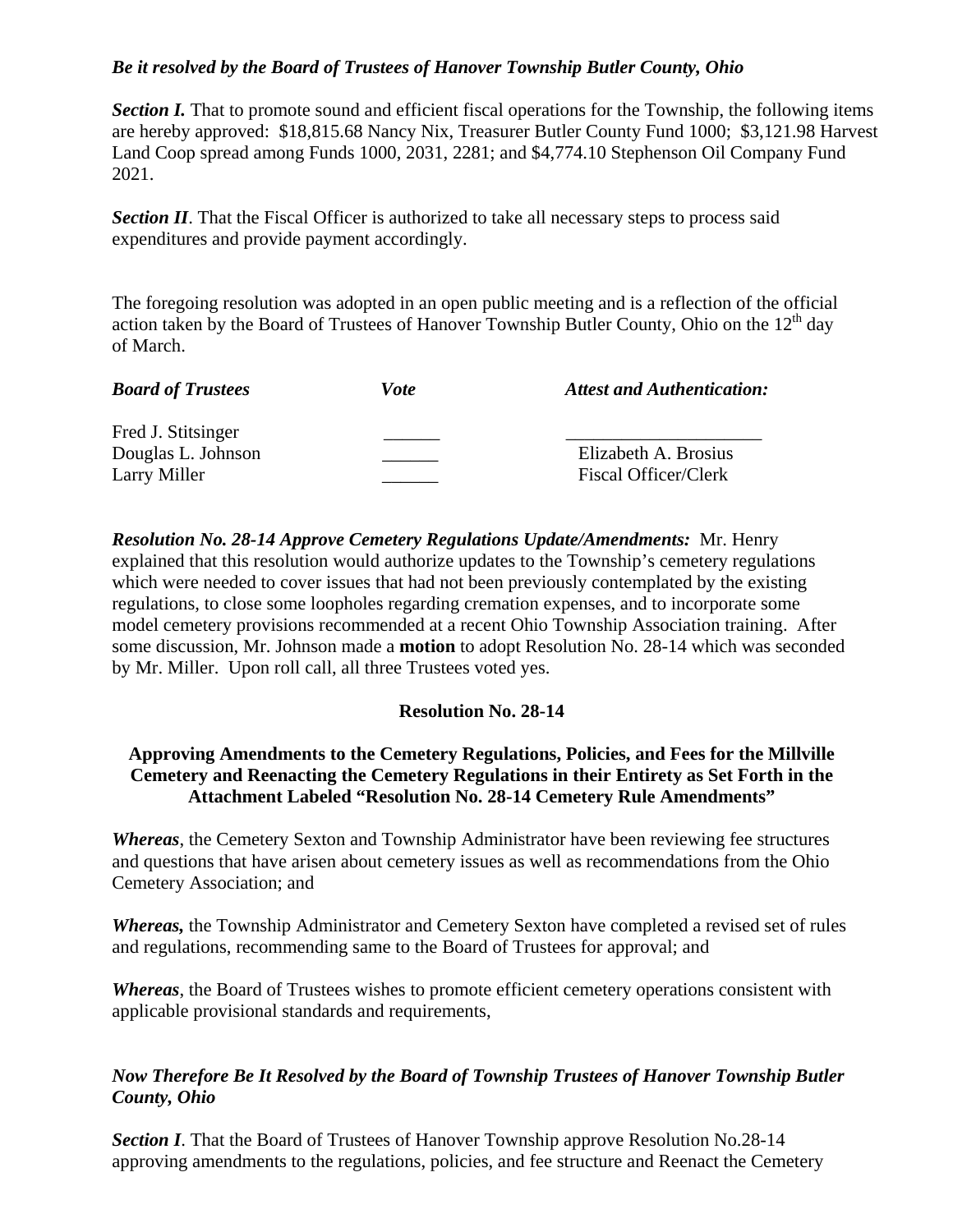Regulations in their entirety to be effective April 1, 2014 as set forth in the attachment hereto labeled "Attachment to Resolution No. 28-14 Millville Cemetery Rules and Regulations".

**Section II**. That the Cemetery Sexton and Township Administrator are hereby authorized to implement the elements as set forth through this resolution.

The foregoing resolution was adopted in an open public meeting and is a reflection of the official action taken by the Board of Trustees of Hanover Township Butler County, Ohio on the  $12<sup>th</sup>$  day of March 2014.

| <b>Board of Trustees</b> | <i>Vote</i> | Attest:              |
|--------------------------|-------------|----------------------|
| Fred J. Stitsinger       |             |                      |
| Douglas L. Johnson       |             | Elizabeth A. Brosius |
| Larry Miller             |             | Clerk/Fiscal Officer |

*Motion to Approve Cemetery Mower Purchase:* Mr. Henry reported that Cemetery Sexton Jon Goldsberry, through capital project planning, had identified an immediate need to replace a zero turn mower used for cemetery mowing. Mr. Goldsberry consulted with vendors on the State Contract Bid list as well as compared the Kubota and SCAG units (cost range: \$10,085.00 to \$14,442.00). Mr. Goldsberry is recommending the purchase of a diesel fueled SCAG Turf Tiger Zero Turn 61" deck mower for the specific application in the cemetery. The diesel fueled option costs approximately \$3,536.00 more than the gasoline option and is being recommended for the following reasons:

- The SCAG Unit has an unblocked view to enable the operator to cut close to headstones
- The SCAG Unit has a hydraulic system instead of gear driven transmission
- Use of a diesel fueled model will cut down on oil changes, fuel last twice as long and the engine has greater longevity.

After review, the Township Administrator concurred with the conclusion reached by the Cemetery Sexton and recommended a motion by the Board of Trustees to approve this purchase. After some discussion, Mr. Miller makes a **motion,** seconded by Mr. Johnson, **to table Board action** regarding this purchase pending additional investigation regarding the price of an alternative Kubota model. Upon roll call, all three Trustees voted yes.

*Resolution No. 29-14 BCEO Assistance Vizedom Road:* Mr. Henry explained that this resolution would authorize requesting technical assistance from the Butler County Engineer's Office to assist with the repair of deteriorating drainage facilities on Vizedom Road**.** After some discussion, Mr. Miller made a **motion** to adopt Resolution No. 29-14 which was seconded by Mr. Johnson. Upon roll call, all three Trustees voted yes.

## **Resolution No. 29-14**

**Requesting Technical Assistance from the Butler County Engineer's Office to Assist the Township in Repairing Deteriorating Drainage Facilities on Vizedom Road**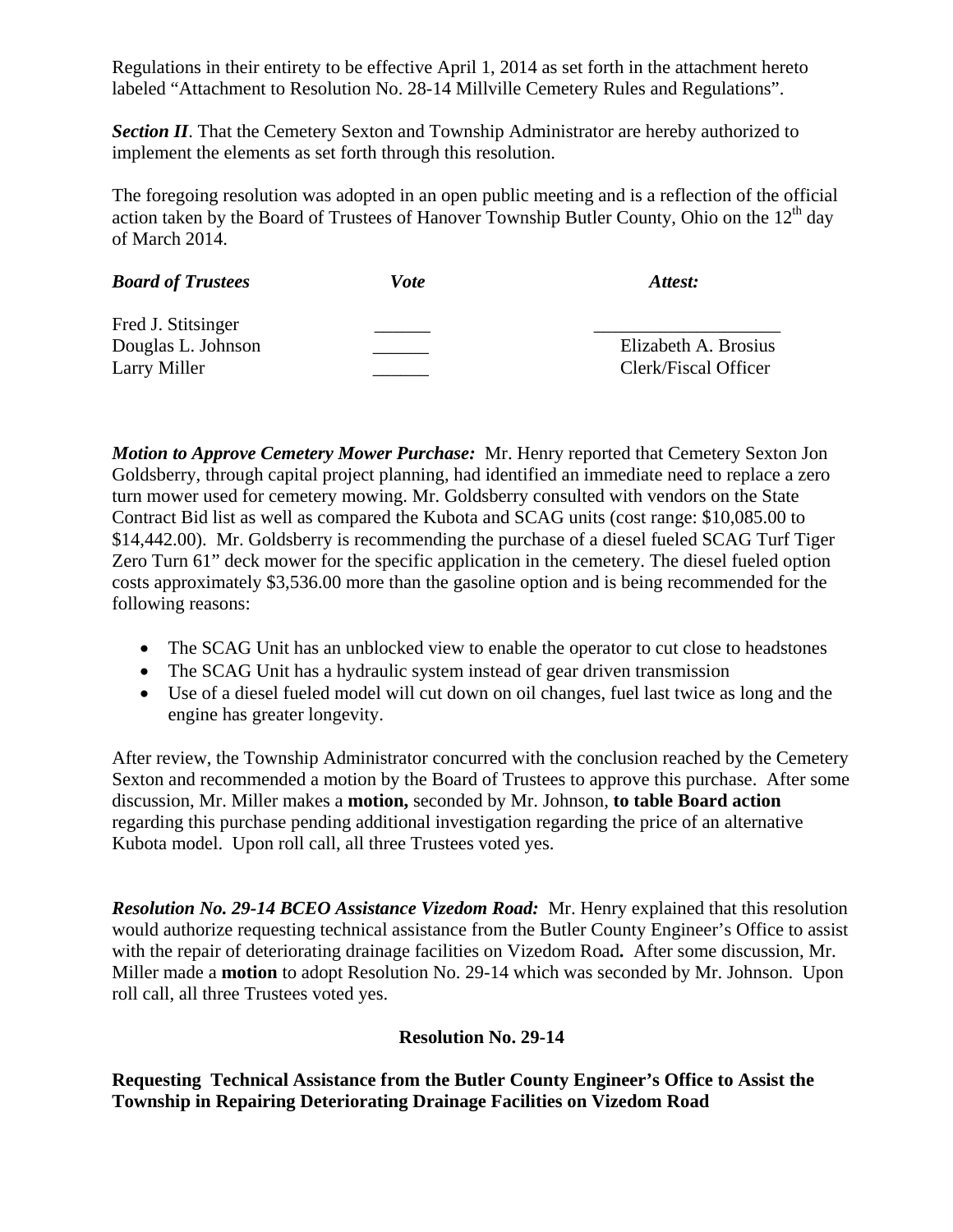*Whereas*, the Road Superintendent has been evaluating the need to rework a storm sewer headwall near 1906 Vizedom Road and a 100 foot long 3X4 arch pipe crossing Vizedom Road in the vicinity of 2114; and,

*Whereas*, Hanover Township requested technical assistance from the Butler County Engineer's Office through Resolution No. 48-13 and said evaluation has been completed; and,

*Whereas*, the Butler County Engineer's Office will provide the necessary repair work if Hanover Township pays for materials estimated to cost \$6,000.00 to \$10,000.00; and,

*Whereas,* the work involves repair of a collapsing headwall and piping structure crossing Vizedom Road,

## *Be it resolved by the Board of Township Trustees of Hanover Township Butler County, Ohio*

**Section I**. Resolution No. 29-14 is hereby approved requesting the Butler County Engineer's Office to provide technical assistance and construction services to the Township for the recommended BCEO engineering solutions to the Vizedom Road headwall deterioration and the 100 foot long drainage pipe crossing Vizedom Road.

Section II. The Board hereby agrees to pay for materials used in the aforementioned repairs at a cost not to exceed \$10,000.00.

**Section II.** The Road Superintendent is hereby directed to coordinate and work with the Butler County Engineer's Office to implement the referenced repairs..

The foregoing resolution was adopted in a special public meeting and is a reflection of the official action taken by the Board of Trustees of Hanover Township Butler County, Ohio on the  $12<sup>th</sup>$  day of March 2014.

| <b>Board of Trustees</b> | Vote | <b>Attest and Authentication:</b> |
|--------------------------|------|-----------------------------------|
| Fred J. Stitsinger       |      |                                   |
| Douglas L. Johnson       |      | Elizabeth A. Brosius              |
| Larry Miller             |      | Fiscal Officer/Clerk              |

*Resolution No. 30-14 BCEO Salt Purchase Contract Approval:* Mr. Henry explained that this resolution would authorize the Township's annual contract with the Butler County Engineer's Office for the purchase of road salt**.** Making this purchase through the County is more costeffective than the Township purchasing road salt directly from a supplier.Mr. Henry also provided the Board with 2013-2014 statistics regarding winter salt orders/usage.After some discussion, Mr. Johnson made a **motion** to adopt Resolution No. 30-14 which was seconded by Mr. Miller. Upon roll call, Mr. Stitsinger abstained and Mr. Miller and Mr. Johnson both voted yes.

#### **Resolution No. 30-14 Authorizing Contract with Butler County Engineer's Office for Road Salt**

*Whereas*, Hanover Township annually enters into an agreement for the purchase of road salt through the Butler County Engineer's Office; and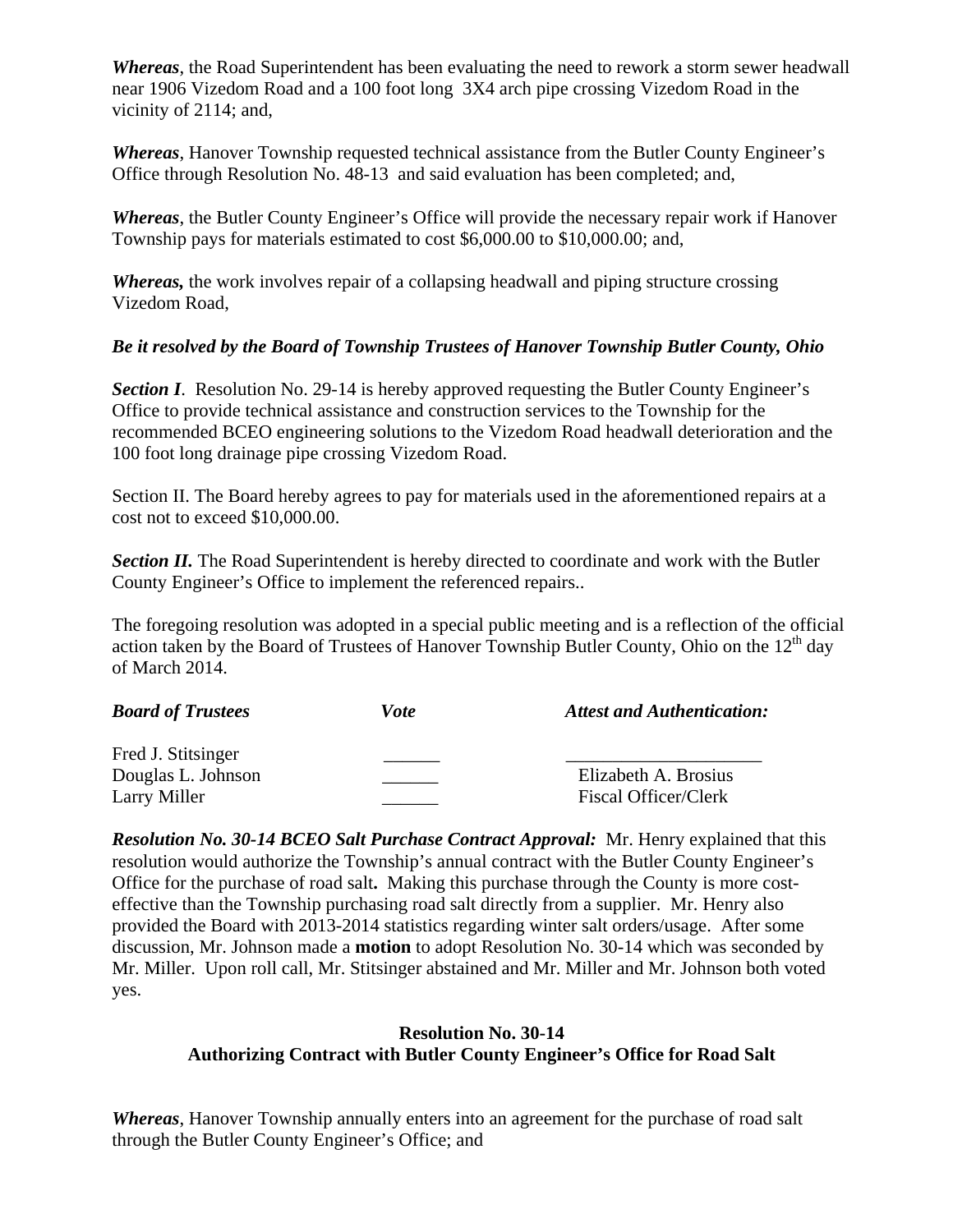*Whereas* the Butler County Engineer's Office meets all applicable State and local requirements through its bid process for road salt; and

*Whereas*, in order to save money and expedite the bidding process, it benefits the Township to enter into an agreement with the Butler County Engineer's Office for road salt in the 2014-2015 winter season,

## *Now therefore be it resolved by the Board of Township Trustees of Hanover Township Butler County, Ohio*

**Section I**. That the Board of Trustees of Hanover Township authorize entering into an agreement to participate with the Butler County Engineer's Office for the bidding and purchasing of road salt for the 2014-2015 winter season.

**Section II**. That the Township Administrator and Road Superintendent are hereby authorized to file and sign all documents associated herewith including the forwarding of the estimated salt needed as prepared by the Road Superintendent.

The foregoing resolution was adopted in an open public meeting and is a reflection of the official action taken by the Board of Trustees of Hanover Township Butler County, Ohio on the  $12<sup>th</sup>$  day of March 2014.

| <b>Board of Trustees</b>                 | Vote | <b>Attest and Authentication:</b> |
|------------------------------------------|------|-----------------------------------|
| Fred J. Stitsinger<br>Douglas L. Johnson |      | Elizabeth A. Brosius              |
| Larry Miller                             |      | Fiscal Officer/Clerk              |

*Motion for Fax and Internet Expenses Fiscal Officer***:** The Fiscal Officer operates from 2550 Stillwell Beckett Road which requires a fax service and Internet access to properly perform functions related to Township business. As audit guidelines become more explicit and financial housekeeping documentation is being more strongly stressed with respect to Fiscal Officer operations, it is appropriate to specifically approve the fax and Internet services as referenced herein. Mr. Stitsinger made a **motion,** seconded by Mr. Johnson, to approve the payment of monthly fees for fax service from Cincinnati Bell and Internet access from Wild Blue for services related to Township operations. After discussion, a roll call vote was taken with all three Trustees voting yes.

## *Other New Business*

Chief Clark reported that the ice breakers on the firehouse roof had broken off and replacements were needed. The Board instructed the Chief to get prices for replacement ice breakers.

Also under other New Business, Mr. Henry asked the Trustees to note correspondence in their meeting packets which included: Butler County Building Permit Reports for February 2014, a Benefits Buzz newsletter from Wichert Insurance, and a notice regarding a zoning training seminar offered by the Butler County Department of Development.